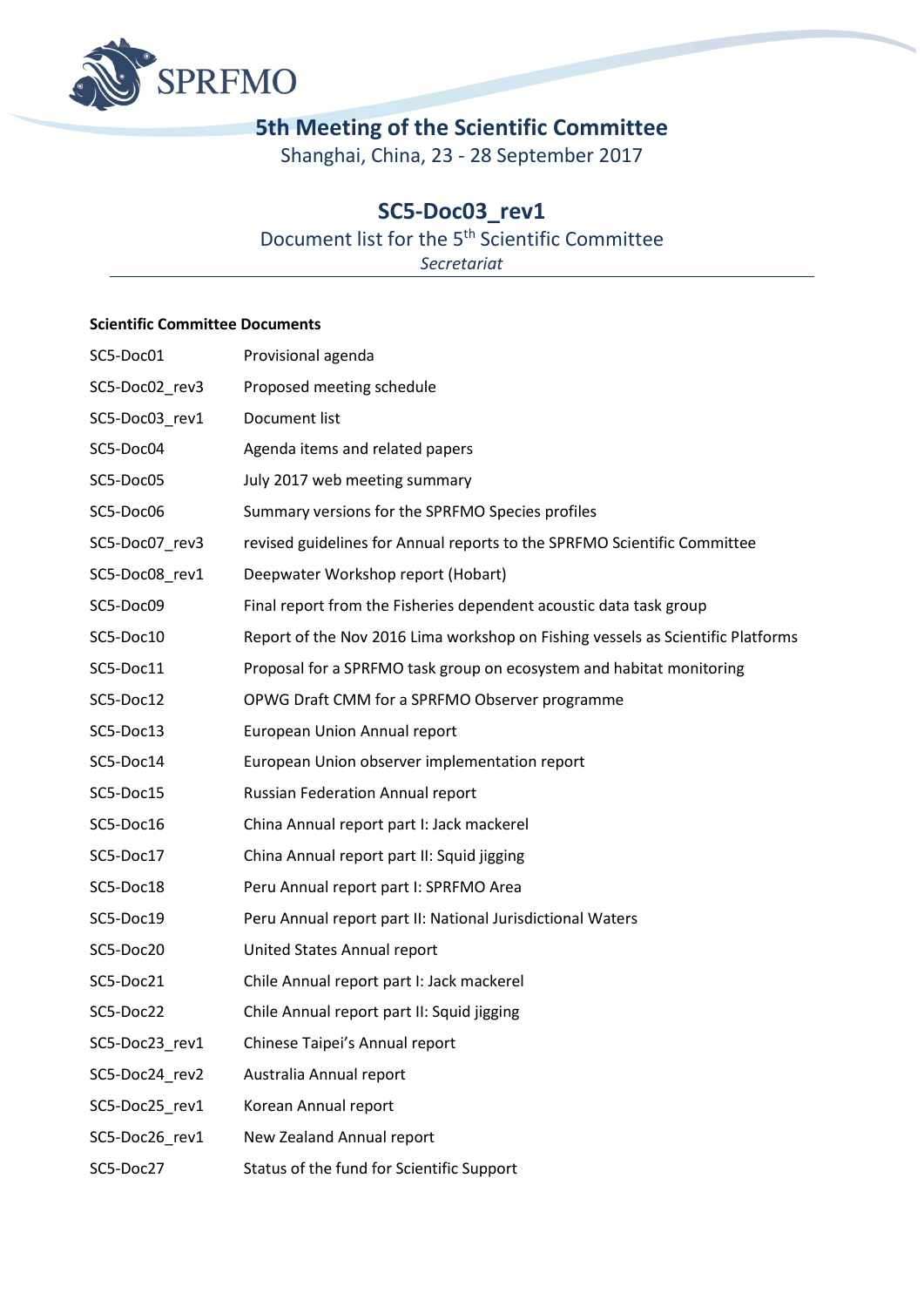| SC5-Doc28      | Conservation concern for Antipodean wandering albatross                 |
|----------------|-------------------------------------------------------------------------|
| SC5-Doc29      | Seabird interactions with squid jig fisheries                           |
| SC5-Doc30      | Assessment of the risk of southern hemisphere fisheries to ACAP species |
| SC5-Doc31      | Summary of current SPRFMO by-catch records                              |
| SC5-Doc32 rev1 | The Secretariats SC-related activities                                  |
| SC5-Doc33      | Vanuatu Annual report                                                   |
| SC5-Doc34      | Cook Islands Annual report                                              |
| SC5-Doc35      | <b>Ecuador Annual report</b>                                            |

### **Jack Mackerel Working Group**

| SC5-JM01 | T. murphyi catch history and predicted 2017 catches (Annex 1)                  |
|----------|--------------------------------------------------------------------------------|
| SC5-JM02 | Chilean Jack mackerel age validation                                           |
| SC5-JM03 | Evidence of all life history stages for Jack mackerel in the northern Humboldt |
|          | <b>Current System</b>                                                          |

### **Deepwater Working Group**

| SC5-DW01_rev1 | Proposal for an exploratory potting fishery (Cook Islands)                       |
|---------------|----------------------------------------------------------------------------------|
| SC5-DW02      | Update for New Zealand's exploratory fishery for toothfish within SPRFMO         |
| SC5-DW03      | Proposals for a revised CMM for bottom fisheries within the SPFRMO Area          |
| SC5-DW04      | Draft stock assessment framework for bottom fisheries within the SPRFMO Area     |
| SC5-DW05      | New Zealand Stakeholder workshops on potential changes to the current Bottom     |
|               | fishing CMM                                                                      |
| SC5-DW06      | Methods development for spatially-explicit bottom fishing impact evaluation      |
|               | within SPRFMO: 1. Fishery footprint estimation                                   |
| SC5-DW07      | Review of the current SPRFMO Bottom Fishery Impact Assessment Standard           |
| SC5-DW08      | the utility of move-on rules in CMMs to prevent SAIs of bottom fisheries on VMEs |
| SC5-DW09_rev1 | Ecosystem approach considerations: Deepwater chondrichthyans                     |
| SC5-DW10      | Preliminary ERA for the effects of bottom fishing on deepwater chondrichthyans   |
| SC5-DW11      | Low information stock assessment of Orange roughy in the SPRFMO Area             |
| SC5-DW12      | A simple delay-difference model for assessment of data-poor Orange roughy stocks |
| SC5-DW13_rev1 | A data limited approach for assessing small scale fisheries for Orange roughy    |
| SC5-DW14      | Catch history based stock assessments of seven SPRFMO Orange roughy stocks       |
| SC5-DW15 rev2 | Potential scientific advice for Orange roughy stocks / management units          |